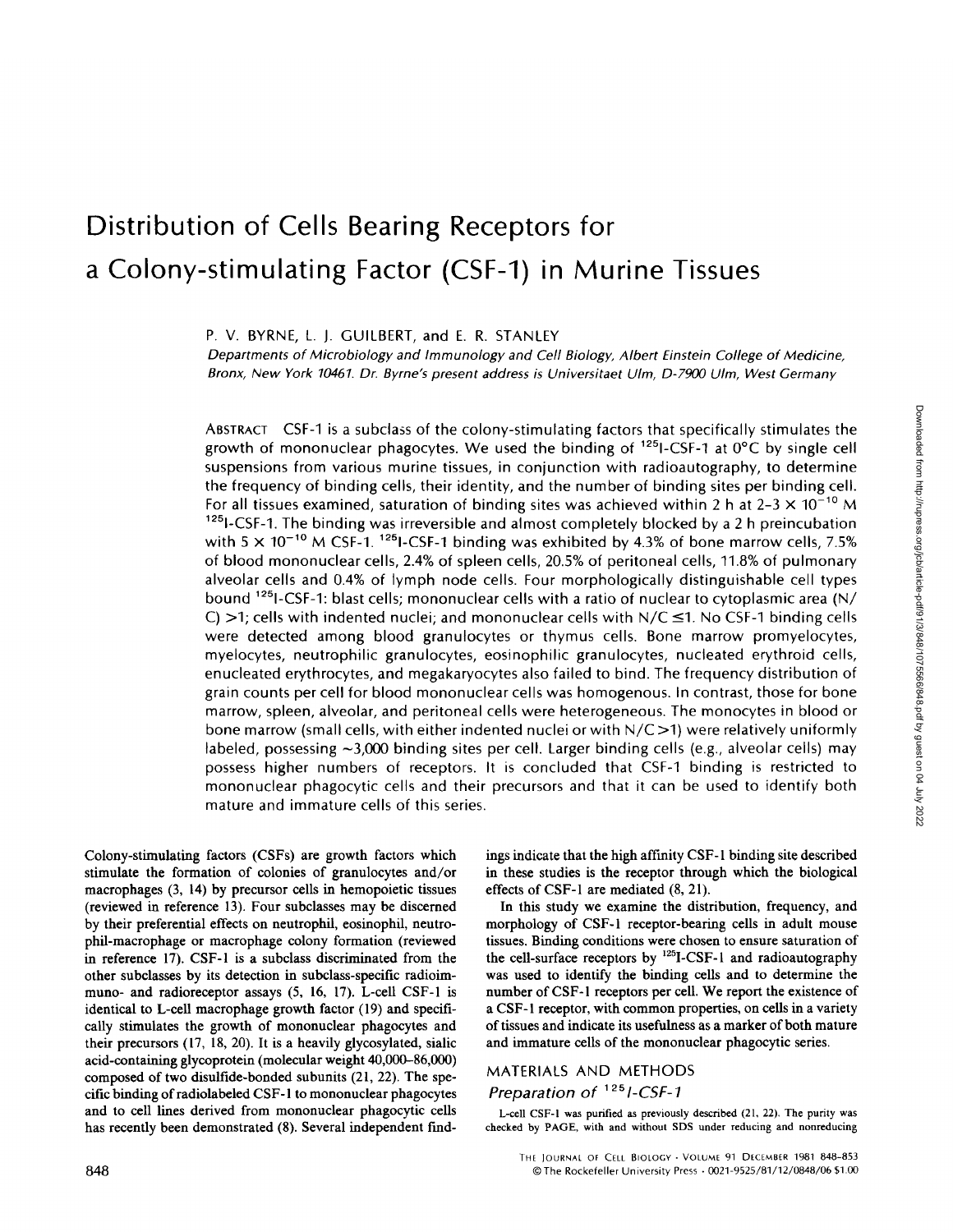conditions and by complexing with rabbit anti-CSF-1 antibody (21, 22). The purified CSF-1 was iodinated with carrier-free <sup>125</sup>I (Amersham Corp., Arlington Heights, Ill.) with full retention of biological activity (16, 21). The biological activity of the <sup>125</sup>I-CSF-1 preparation was assessed either by radioimmunoassay with  $^{131}$ I-CSF-1 and double label counting (16, 21) or by immunoprecipitation with excess rabbit anti-CSF-1 antiserum (21) on the basis of the close correlation between bioactivities and antibody-binding activities (l6, 21). Three different preparations of  $^{125}$ I-CSF-1 were used in the experiments described here.  $^{125}$ I-CSF-I preparations were stable when stored in HS-a-HEPES, alpha medium (KC Biological Inc., Kansas City, Mo.) containing <sup>25</sup> mM HEPES (Gibco Laboratories, Grand Island Biological Co., Grand Island, N. Y.) in lieu of bicarbonate, pH 7.3, with 10% (vol/vol) horse serum (Flow Laboratories, Inc., Rockville, Md.), at  $-20^{\circ}$ C (half-life of biologically active CSF-1 = 50 d). They were used no longer than 3 wk postiodination. Determinations of the specific radioactivities, as described elsewhere (2l), were made at the time of each experiment. The mean value was  $\sim$  106,000 cpm/ng of biologically active CSF-1 protein or 2,900 cpm/fmol, corresponding to an average of 1 atom of <sup>125</sup>I per biologically active CSF-1 molecule. Molarity conversions are based on an M, for the polypeptide moiety of CSF-1 of  $-28,000$  (S. K. Das and E. R. Stanley, manuscript in preparation) (21) and the specific activity of purified CSF-1 ( $\sim$ 1.6  $\times$  10<sup>8</sup> U/mg protein) (22).

#### Preparation of Cells

8- to 12-wk-old female C3H/Anfmice (Cumberland Farms, Nashville, Tenn .) were used exclusively. Unless otherwise stated, the animals were killed by cervical dislocation and the cells suspended in  $HS-\alpha$ -HEPES containing 5 U/ml Heparin (Upjohn Co., Agricultural Prods. MKT, Kalamazoo, Mich.) When necessary, cell suspensions were cleared of large and small cellular debris as described elsewhere (15) . Viable cell counts were determined by Trypan blue exclusion and cell suspensions with viabilities of >95% were used in binding experiments. Unless otherwise stated, all operations were carried out at 4°C.

Bone marrow cells were obtained from femora, cleared of surrounding tissue and opened by scalpel at both ends. The narrow plug was ejected into medium by means of a syringe connected to the femur via a piece of silicon tubing. The cells were aspirated several times through the femur to ensure a single-cell suspension. The cell yield was  $\sim$  7  $\times$  10<sup>6</sup> nucleated cells/femur.

Spleen cells were obtained by forcing the tissue through a metal screen into the collecting medium. The suspension was aspirated several times with a Pasteur pipette to obtain a single-cell suspension . Approximately <sup>10</sup>' cells were obtained from each spleen.

Blood mononuclear cells and granulocytes were obtained by the method of Boyum (2) . Mice were anaesthetized with ether and blood collected from the axillary artery and mixed with 0.3 MEDTA (50:1) to prevent coagulation. It was diluted (1 :4) with 0.15 M NaCl and layered over <sup>a</sup> mixture of 6.3% Ficoll (Pharmacia Fine Chemicals, Div. of Pharmacia Inc., Piscataway, N. J.) and 10% Hypaque (Winthrop Laboratories, New York, N. Y.) The tube was centrifuged at 400 g for 30 min at 22°C. The interface layer of mononuclear cells was collected and washed three times with phosphate buffered saline (PBS) and resuspended in medium. The cell yield was  $2-3 \times 10^6$  cells per mouse. The pellet of erythrocytes and granulocytes was resuspended in mouse serum containing 40  $\mu$ M Dextran T500 (Pharmacia Fine Chemicals). The cells were allowed to sediment (1 g,  $4^{\circ}$ C, 1 h) and the supernatant granulocytes were removed, washed twice with PBS (400 g, 4°C, <sup>10</sup> min), and resuspended in medium.

Asingle-cell suspension of thymus cells was obtained by teasing apart thymus tissue with a pair of #26 needles. The cells were washed twice with medium Thymus gland yielded  $5-8 \times 10^7$  cells.

Lymph node cells were collected from the inguinal, brachial, and mesenteric lymph nodes by gently teasing them apart with #26 needles until a single-cell suspension was obtained. The cells were washed twice;  $2-4 \times 10^7$  cells were obtained per mouse.

Resident peritoneal cells were obtained by flushing the peritoneal cavity with 10 ml of cold medium as previously described (8). Between  $1-2 \times 10^6$  cells were recovered per cavity.

Pulmonary alveolar cells were obtained by cannulation of the trachea and lavage of the lungs three times with 0.5 mM EDTA in PBS (11). Mice were killed beforehand by an intraperitoneal injection of 0.1 ml of Nembutal (Agricultural and Veterinary Products Division, Abbott Laboratories, North Chicago, Ill.). Between  $2-3 \times 10^4$  cells were obtained from each mouse.

The macrophage cell line J-774.2 (6) has been shown to possess '251-CSF-I binding sites (5, 8). This line was used to determine optimal binding conditions and as a reference cell population in most experiments. J-774.2 cells were maintained in  $\alpha$ -medium with 10% horse serum in spinner flasks. They were harvested from cultures in log phase growth only  $(5-9 \times 10^5 \text{ cells/ml})$  and their viability in all cases was >95%.

# Cellular Binding of <sup>125</sup> 1-CSF-1

All operations were carried out at  $0^{\circ}$ C. Cells (usually  $5 \times 10^6$  nucleated cells) in HS-a-HEPES were added to precooled plastic 35-mm tissue culture dishes (Lux Scientific Corp., Newburg Park, Calif.) and allowed to stand for 30 min. In the case of blood mononuclear, alveolar, and peritoneal cells,  $< 5 \times 10^6$  nucleated cells per dish were used because of the limited cell yield per mouse. Stage <sup>1</sup> Lcell CSF-1 (22) in HS-a-HEPES was added to control dishes (final concentration  $5 \times 10^{-10}$  M) to saturate all CSF-1 binding sites before incubation with <sup>125</sup>I-CSF-<sup>1</sup> (2l). The remaining dishes received an equal volume of HS-a-HEPES . The contents of each dish were thoroughly mixed and allowed to incubate for 2 h.  $125$ I-CSF-1 was then added to all dishes with mixing (final volume 1 ml) and the dishes incubated for a further 2 h. (For all cell populations studied, saturation was observed at the  $^{125}$ I-CSF-1 concentration routinely used for binding [5  $\times$  $10^{-10}$  M].) The cells were then thoroughly resuspended and unbound  $^{125}$ I-CSF-1 was removed by layering 0.8 ml of the suspension over 3 ml of filtered horse serum in a  $12 \times 75$ -mm polypropylene tube (Falcon #2053) and centrifuging  $(500 \text{ g}, 15 \text{ min})$ . The supernate was removed by aspiration. The cell pellet was resuspended in 0.2 ml medium and quantitatively transferred to a new tube, 0.3 ml of medium was added and the tube was centrifuging  $(500 \text{ g}, 10 \text{ min})$ immediately or after standing for 24 h. The supernate was discarded and the cell pellet on ice was counted for <sup>125</sup>I in an LKB 1280 Ultrogamma counter (LKB Instruments, Inc., Rockville, Md.). Cells were resuspended in fetal calf serum and  $\sim$  1  $\times$  10<sup>6</sup> cells were smeared on precleaned glass slides. The cells were fixed in cold methanol for 15 min, washed three times in  $H<sub>2</sub>O$ , air-dried, and then processed for radioautography

#### Radioautographs

Kodak NTB2 (Eastman Kodak Co., Rochester, N. Y.) was heated to 42°C and a thin layer was applied to each slide by dipping. They were enclosed in light-tight slide boxes, containing Drierite (W. A. Hammond Drierite Co., Xenia, Ohio) as desiccant, and exposed at 4°C for 4, 7, or 14 d. Slides were developed at 22°C for <sup>2</sup> min in Kodak D-19 developer, dipped in 0.2 M acetic acid for <sup>30</sup> <sup>s</sup> and fixed for 3 min in Kodak Rapid Fixer. They were washed in running tap water for 15 min and rinsed in distilled water. The cells were stained in 0.3% (wt/ vol) May-Griinwald in methanol for 15 min followed by 0.02% (wt/vol) Giemsa in <sup>3</sup> mM sodium phosphate buffer pH6.8 for <sup>30</sup> min. The emulsion was destained in 20 mM acetic acid in ethanol, rinsed in buffer, and air-dried. Cells were examined with <sup>a</sup> Zeiss Standard WL Microscope (Carl Zeiss, Inc., N. Y.). The grain threshold was determined with the control cells that had been preincubated with unlabeled CSF-1. At least 1,000 sequential cells were examined in each preparation.

#### RESULTS

The binding conditions were determined using the macrophage cell line J-774.2 as the target cell population . Their ability to bind  $^{125}$ I-CSF-1 at 0°C has been previously demonstrated (8). Saturation of cellular binding was achieved, at concentrations of <sup>125</sup>I-CSF-1 > 2 × 10<sup>-10</sup> M, within 2 h of incubation at 0<sup>o</sup>C (Fig.  $1a$ ). There was a linear relationship between cpm bound and cell concentration in the range  $1 \times 10^5$  to  $1 \times 10^6$  cells/ml (Fig. 1b). Binding was essentially irreversible as  $^{125}I$  counts remained cell bound when loaded cells were resuspended in CSF-1-free medium for 24 h at  $0^{\circ}$ C (data not shown). Binding could be inhibited either by incubation in the presence of a 50 fold excess of"cold" unlabeled CSF-1 or by a 2 h preincubation with a saturating concentration of unlabeled CSF-1 ( $5 \times 10^{-10}$ ) M). This latter procedure was routinely adopted to minimize the use of unlabeled CSF-1. Complete inhibition of  $^{125}$ I binding could not be achieved and the "net binding" refers to that which could be inhibited. Net binding is the difference between the two lines of Fig.  $1 b$ .

Tissue cells were examined to see if the same binding conditions applied. Bone marrow and spleen cells were incubated with different concentrations of <sup>125</sup>I-CSF-1. Because of the lower incidence of binding cells in these suspensions, a higher cell concentration of  $5 \times 10^6$  cells/ml was necessary. A linear relationship was found between cpm bound and cell concentration in the range  $1 \times 10^6$  to  $1 \times 10^7$ /ml (data not shown).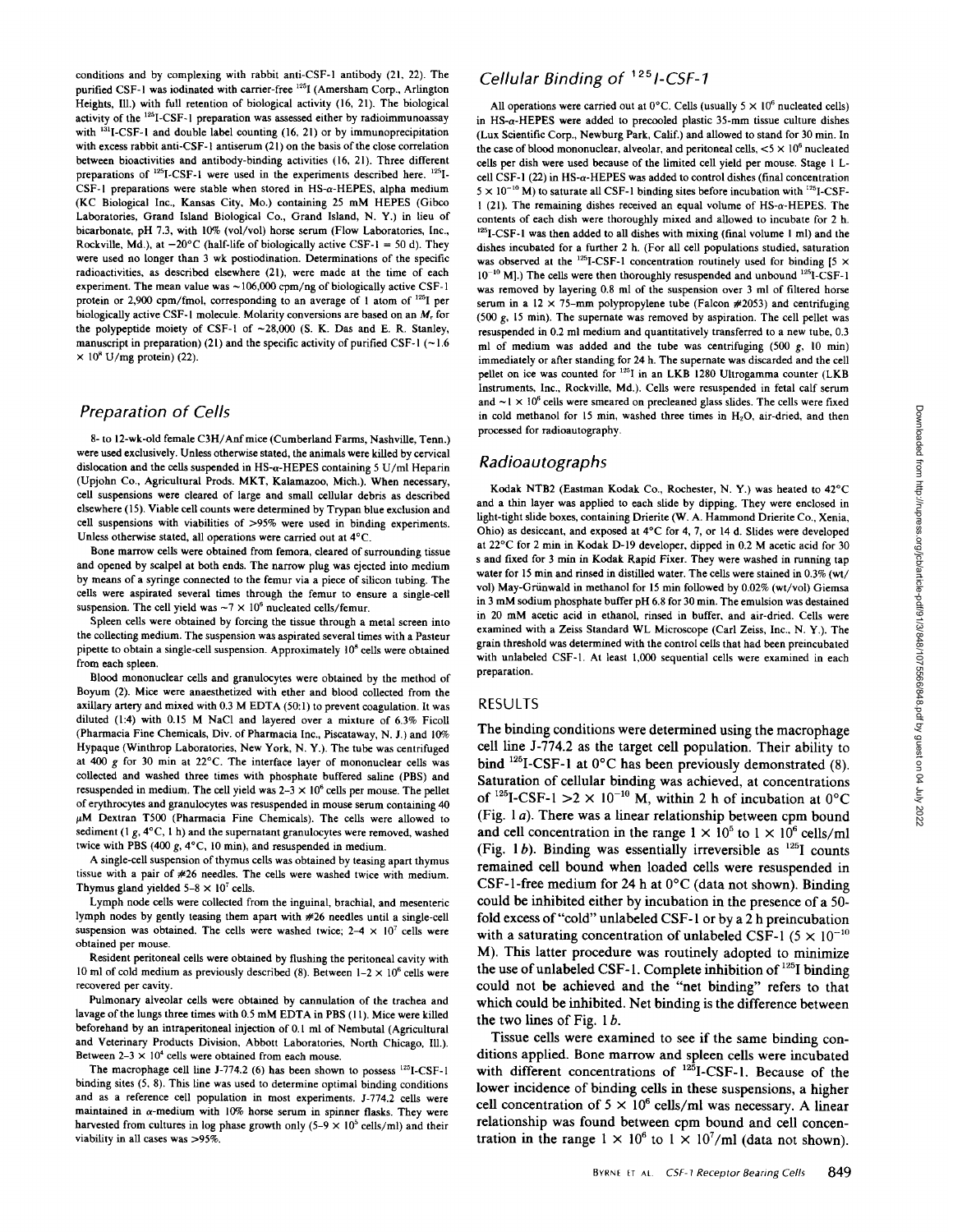

binding by  $0.4 \times 10^6$  cells at  $0^{\circ}$ C in the presence of  $3 \times 10^{-10}$  M  $^{125}$ I-CSF-1. Points represent means of duplicate values. (b)  $125$  binding as a function of cell number. Cells were incubated for 2 h at  $0^{\circ}$ C with 4.2  $\times$  10<sup>-10</sup> M <sup>125</sup>I-CSF-1 alone (O------O) or after a 2 h preincubation with 5  $\times$  10<sup>-10</sup> M unlabeled CSF-1 ( $\bullet$   $\bullet$ ) at 0°C. Net binding is the difference between the two lines Points represent means of duplicate values.

Fig. <sup>2</sup> shows saturation binding curves for bone marrow and spleen cells. Binding sites were saturated at concentrations between 2 and 3  $\times$  10<sup>-10</sup> M. Saturation was achieved within 2 h at 0°C. The binding was essentially irreversible for all the tissues studied as further incubation of the loaded cells for 24 h at  $0^{\circ}$ C in CSF-1-free medium resulted in no loss of  $1^{25}$ I counts from the cells (not shown).

Table <sup>I</sup> presents data on net binding for each of the tissues studied. The percentage of labeled cells in each tissue was determined from radioautographs which had been exposed for 4, 7, or 14 d. This percentage did not vary with exposure time, although the number of grains per cell increased. Two cell populations, thymic cells and blood granulocytes, showed no CSF-1 binding. CSF-1 binding cells constituted a minor fraction of the cells in the remaining tissues . The average number of <sup>125</sup>I-CSF-1 molecules bound per binding cell in these tissues provides an estimate of the average number of receptors per cell assuming that a receptor binds only one molecule of CSF-1. Values ranged from  $\sim$ 3,000 for blood mononuclear cells to  $~16,000$  for pulmonary alveolar cells. A higher value of  $\sim$ 19,000 was found with the macrophage cell line J-774.2.

The labeled cells were morphologically classified into four types: blast cells (Fig. 3*a*); mononuclear cells with  $N/C > 1$  $(Fig. 3b)$ ; cells with indented nuclei (including large and small indentations) (Fig. 3c); and mononuclear cells with N/C  $\leq$ 1 (Fig.  $3 d$ ). Blast cells were distinguished by finely divided chromatin and sparse, often basophilic, cytoplasm. In the case of the peritoneal and pulmonary alveolar cells, a large proportion of the labeled cells that were classified as blast cells on the basis of their sparse peripheral cytoplasm, could have been multinucleated giant cells (macrophages), as their nuclear morphology was obscured by the large number of overlying grains (Fig. 3  $e$ ). The greatest proportion of labeled cells in each tissue consisted of mononuclear cells with  $N/C > 1$ . Labeled mononuclear cells with  $N/C \leq 1$  were found among lymph node, peritoneal and alveolar cells . Labeled cells with indented nuclei were found in all tissues except among alveolar cells.

Table II illustrates the extent to which a cell of a given morphology possesses receptors for CSF-1. In most cases both labeled and unlabeled cells of a particular morphology were found. However, in the case of blood mononuclear cells, all monocytes with the distinctive indented or horseshoe-shaped nuclei were found to be labeled. Granulocytic cells, nucleated



FIGURE 2 Saturation binding curves for the binding of <sup>125</sup>I-CSF-1 by (a) bone marrow and (b) spleen cells.  $4 \times 10^6$  cells were incubated for 2 h with  $4 \times 10^{-10}$  M  $^{125}$  CSF-1 alone (O-O) or after a 2 h preincubation with 5  $\times$  10<sup>-10</sup> M unlabeled CSF-1 ( $\bullet$  -  $\bullet$ ). Each point is the mean of duplicate values.

TARLE<sub>1</sub> Net Binding of <sup>125</sup>1-CSF-1 at Saturating Concentrations

| Tissue                      | n              | Net<br>cpm<br>bound* | Cell<br>num<br>ber | La-<br>beled<br>cells‡ | Average no. of<br>molecules/<br>cell§ |
|-----------------------------|----------------|----------------------|--------------------|------------------------|---------------------------------------|
|                             |                |                      | $\times 10^{-6}$   | %                      | $mean \pm SE$                         |
| Bone marrow                 | 6              | 6,319                | 4.0                | 4.3                    | $5.649 \pm 187$                       |
| Spleen                      | 4              | 4,899                | 4.0                | 2.4                    | $9.559 \pm 1.123$                     |
| Blood mononuclear<br>cells  | 3              | 3,360                | 2.9                | 7.5                    | $3.030 \pm 348$                       |
| Blood granulocytes          | $\overline{2}$ | O                    | 4.0                | 0                      |                                       |
| Peritoneal cells            | 2              | 6,059                | 1,4                | 20.5                   | 7.524                                 |
| Pulmonary alveolar<br>cells | 2              | 1,091                | 0.2                | 11.8                   | 15,772                                |
| Lymph nodes                 | 2              | 661                  | 4.0                | 0.4                    | 8,398                                 |
| Thymus                      | 2              | $\Omega$             | 4.0                | $\Omega$               |                                       |
| 1774.2                      | 5              | 30,194               | 0.4                | 85.0                   | $18.794 \pm 2.179$                    |

\* Net cpm bound was determined by subtracting cell-bound cpm of controls (preincubated with "cold" CSF-1) from the cell bound cpm of those incu-<br>bations which received only <sup>125</sup>I-CSF-1. Average values for the indicated number of experiments. Each experiment consisted of duplicate incubations.  $\ddagger$  The percentage of labeled cells in each experiment was determined from

duplicate smears exposed for 4, 7, or 14 d. § Mean of experimental values. For each experiment the average number of

molecules bound per cell equaled the net cpm divided by

([cell no.  $\times$  % labeled cells/100]  $\times$  [cpm/fmol  $\times$  10<sup>15</sup>/6.023  $\times$  10<sup>23</sup>]).

The number of cpm/fmol of <sup>125</sup>1-CSF-1 was determined by radioimmunoassay with  $131$ -CSF-1 ( $131$ I-RIA) and immunoprecipitation with excess rabbit anti-CSF-1 antiserum at the time of each experiment. Values ranged from 1,800 to 4,000 cpm/fmol.

erythroid cells, and mature erythrocytes were always found to be unlabeled.

The number of grains per cell is a function of the number of <sup>125</sup>I-CSF-1 molecules bound. The distributions of grains per cell among binding cells were heterogeneous in most populations examined, including bone marrow (Fig. 4a), alveolar (Fig . 4 c) and spleen and peritoneal cells (not shown). However, as seen in Fig. 4b, blood mononuclear cells were relatively homogeneous in terms of the number of grains per cell (10–45) grains/cell,  $\sim$ 3,000 binding sites/cell). They consisted of mononuclear cells with  $N/C > 1$  (68%) and cells with accentuated nuclear identations (32%) (Table II), both of which were characterized as monocytes (see Discussion). Analysis of all three tissues represented in Fig. 4 failed to reveal any other striking correlation between cellular morphology and grain counts per cell. However, the binding cells in the pulmonary alveolar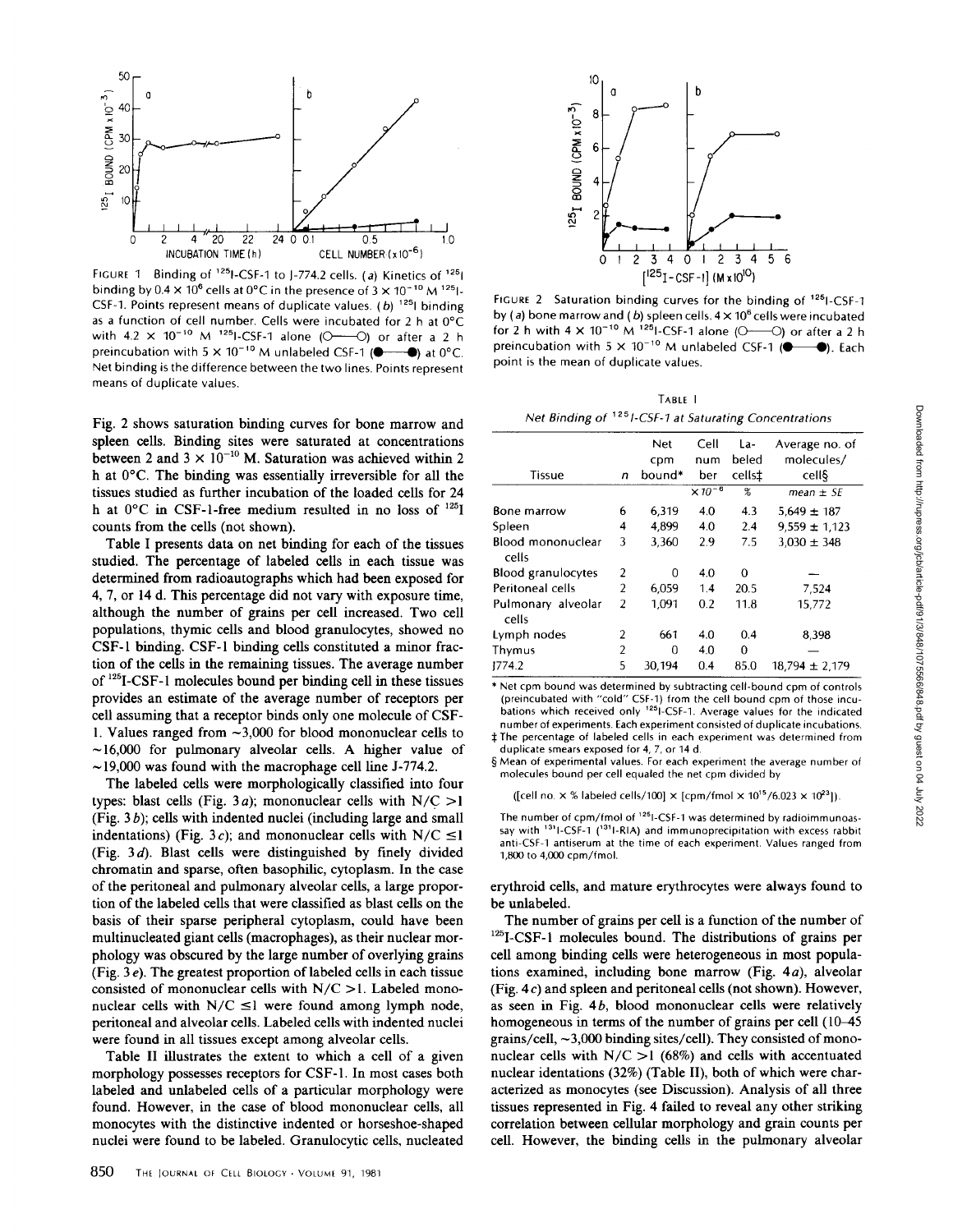

preparation were larger and bound more 1251-CSF-1 per cell than the blood mononuclear binding cells.

### DISCUSSION

A prior report demonstrated stable binding of <sup>125</sup> 1-CSF-1 to mouse peritoneal exudate cells at  $0^{\circ}$ C (8). At  $37^{\circ}$ C,  $^{125}$ I-CSF-1 is internalized and destroyed (21). Binding at  $0^{\circ}$ C was therefore used to determine the frequency of binding cells in various tissues and to quantitate the number of unoccupied cell surface CSF-1 binding sites per cell in these tissues. Despite variations in the number of sites per cell between and often within the tissue examined, the CSF-1 receptor exhibited similar characteristics in all cell populations; the saturation binding conditions were found to be similar and binding was essentially irreversible.

In all tissues examined, CSF-1 binding was restricted to four cell types: blast cells; mononuclear cells with  $N/C > 1$ ; cells with indented nuclei; and mononuclear cells with  $N/C \leq 1$ . CSF-1 binding blast cells were found in bone marrow, and in a higher proportion among peritoneal and alveolar cells (in the latter populations many "blast" cells were possibly multinucleated giant cells). Mononuclear cells  $(N/C > 1)$  binding CSF-1 (cells with lymphocytelike morphology) were found in all tissues . Binding cells with indented nuclei included promonocytes (7) and monocytes. Mononuclear cells  $(N/C \le 1)$  (cells with a macrophagelike morphology) that bound CSF-1 were found among peritoneal, alveolar, and lymph node cells. In all tissues studied, granulocytes (promyelocytes to mature neutrophils and eosinophils), nucleated and enucleated erythroid cells, and megakaryocytes failed to bind CSF-1 . Furthermore, the low frequency of binding cells among lymphocytelike cells  $(N/C > 1)$  in the blood mononuclear, thymic, and lymph node cell populations makes it very unlikely that B or T lymphocytes possess CSF-1 receptors. Thus the morphology of the binding cells is consistent with the conclusion that they are either mononuclear phagocytes or undifferentiated mononuclear phagocytic precursor cells . Other kinds of evidence support this conclusion. (a) Although many of the binding cells cannot be identified (especially the blasts and mononuclear cells with  $N/C > 1$ ), all of the identifiable mononuclear phagocytic cells in most populations bind <sup>125</sup>I-CSF-1. All blood mononuclear cells with an accentuated nuclear identation (classical blood monocytes) bound <sup>125</sup>I-CSF-1. It was reported (8) that  $>95\%$ of adherent peritoneal cells (peritoneal macrophages) bound  $125$ I-CSF-1 and that >98% of a population of adherent peritoneal exudate cells (>99% of which displayed Fc-mediated sheep erythrocyte phagocytosis) bound  $^{125}$ I-CSF-1. (b) In this study, CSF-1 binding cells were preferentially distributed among tissues known to contain mononuclear phagocytic cells (25). (c) The frequencies of binding cells (Table I) in the tissues examined are in general agreement with the previously reported frequencies of mononuclear phagocytic cells in these tissues (bone marrow [27], blood monocytes from Ficoll-Hypaque sedimentation [4, 10], splenic monocytes or macrophages [ 12], and peritoneal macrophages [23, 26]) . An exception to this

FIGURE 3 Radioautographs of <sup>125</sup>1-CSF-1 labeled cells at 4 d of exposure. Bar, 20  $\mu$ m. (a) Labeled blast cell (bone marrow). (b) Labeled mononuclear cell (N/C >1) (bone marrow) (c) Labeled cell with indented nucleus (blood mononuclear cell).  $(d)$  Labeled mononuclear cells (N/C  $\leq$ 1) (pulmonary alveolar cells). (e) Large labeled "blast" cell (pulmonary alveolar cells).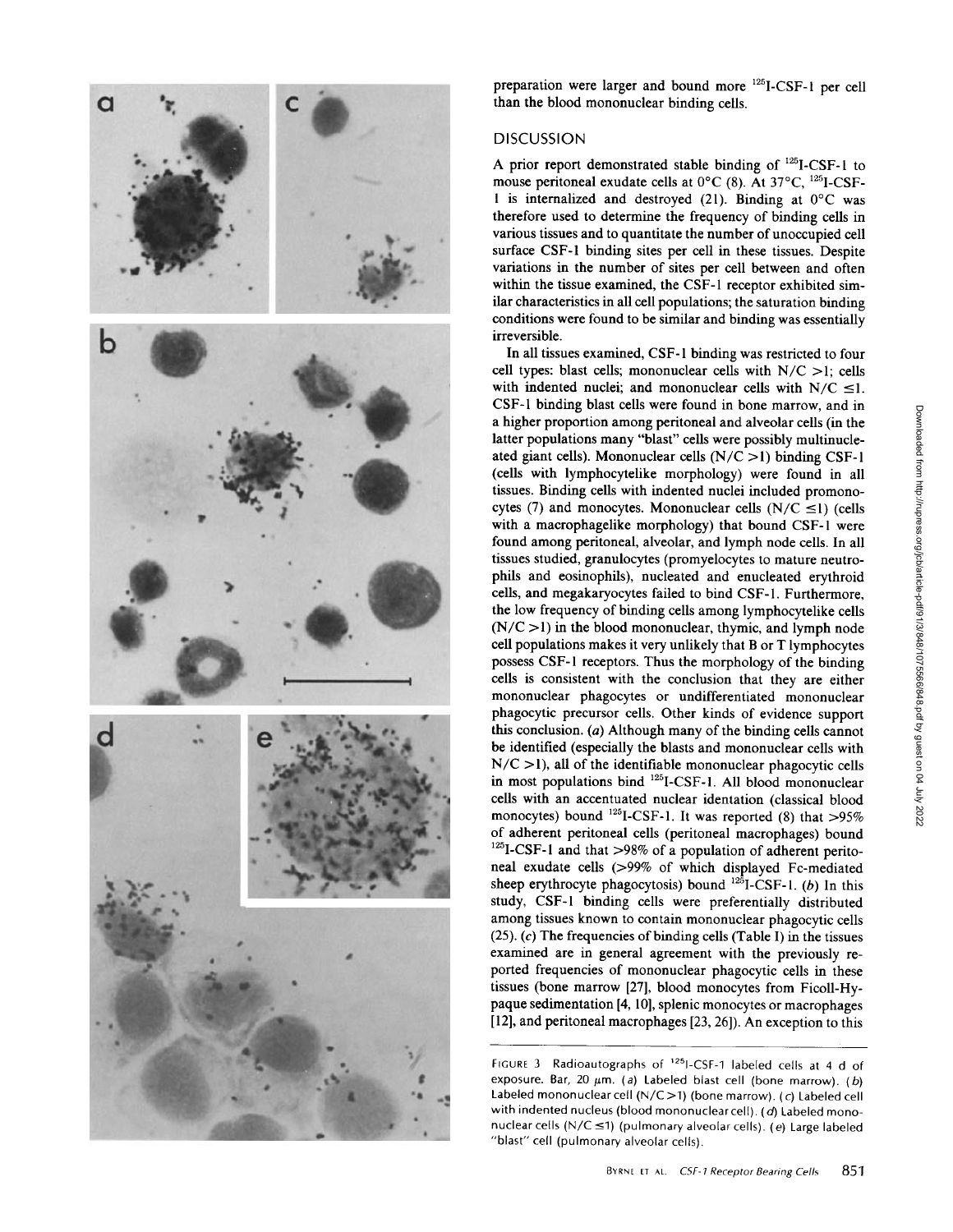| Tarif II.                                                                                |
|------------------------------------------------------------------------------------------|
| Percentage of Labeled Cells among Different Nucleated Cell Types (Day 4 Radioautographs) |

|                        |        | Mononuclear<br>cells     | Cells with<br>indented | Mononuclear<br>cells | Granulocytic | Nucleated<br>erythroid |          |
|------------------------|--------|--------------------------|------------------------|----------------------|--------------|------------------------|----------|
| Cell population        | Blast* | $(N/C > 1)$ <sup>±</sup> | nuclei                 | $(N/C \leq 1)$       | cells§       | cells                  | Others   |
| % Total cells          |        |                          |                        |                      |              |                        |          |
| Bone marrow            | 3.9    | 24.9                     | 1.3                    | 0                    | 50.6         | 17.4                   | 1.9      |
| Spleen                 | 0.7    | 88.2                     | 4.7                    | 0                    | 4.4          | 1.6                    | 0.4      |
| Blood mononu-<br>clear | 0      | 95.1                     | 4.2                    | 0                    | 0.7          | $\mathbf{0}$           | $\Omega$ |
| Pulmonary alveolar     | 1.4    | $33.\overline{5}$        | 1.0                    | 63.7                 | 0.3          | 0                      | 0        |
| % Total cells labeled  |        |                          |                        |                      |              |                        |          |
| Bone marrow            | 0.1    | 3.1                      | 1.1                    | 0                    | $\mathbf{0}$ | $\Omega$               | 0        |
| Spleen                 | 0      | 1.6                      | 0.8                    | 0                    | $\Omega$     | $\Omega$               |          |
| Blood mononu-<br>clear | 0      | 5,1                      | 2.4                    | 0                    | $\mathbf 0$  | 0                      | 0        |
| Pulmonary alveolar     | 1.3    | 8.1                      | 0                      | 2.4                  | $\mathbf{0}$ | $\Omega$               |          |
| Peritoneal             | 0.4    | 17.0                     | 2.7                    | 0.4                  | 0            | $\mathbf 0$            |          |
| Lymph node             | 0      | 0.2                      | 0.1                    | 0.1                  | 0            | $\Omega$               | O        |

\* Includes pulmonary alveolar and peritoneal cells which might be characterized as multinucleated giant cells

 $\ddagger$  Includes small, medium, and large lymphocytes and lymphocytelike cells.

§ Includes the series from promyelocyte to neutrophil and eosinophil .

 $\parallel$  includes megakaryocytes, reticulum cells, and unidentified cells.

2.4% of the blood mononuclear cells possessed the accentuated nuclear indentation of typical monocytes and all of these cells were labeled.



FicURE 4 Distribution of grains per cell in 4-d radioautographs of (a) bone marrow,  $(b)$  blood mononuclear, and  $(c)$  pulmonary alveolar cells. 200 labeled cells were examined in each case. Since the alveolar cells were labeled with a <sup>125</sup>1-CSF-1 preparation of lower specific radioactivity (2,400 cpm/fmol) than the preparation used for the bone marrow and blood mononuclear cells (3,700 cpm/  $f$ mol), the data in histogram  $c$  were normalized. The average grain count per labeled bone marrow cell was divided by the average number of receptors per labeled bone marrow cell (Table I) and the resulting ratio multiplied by the average number of receptors per labeled alveolar cell (Table I) to obtain a normalized average grain count per labeled alveolar cell  $(-1.5)$  times the actual average grain count) . The distribution of grain counts per labeled alveolar cell was then moved to the right by an amount equal to the difference between the normalized and actual average grain count per labeled alveolar cell .

observation was that the frequency of alveolar cells binding CSF-1 was much lower than the reported frequencies of alveolar macrophages in such preparations (1, 10). Indeed, many alveolar cells, which by classical morphological criteria are macrophages (N/C  $\leq$ 1, Fig. 3d), did not bind CSF-1. (d) In all tissues examined the frequency of cells which respond to CSF-1 by forming colonies of macrophages (18) was equal to or less than the frequency of binding cells.' Taken together, the above evidence strongly suggests that the CSF-1 receptor is restricted to undifferentiated and differentiated members of the mononuclear phagocytic cell lineage. The reason why some macrophages, i.e., the alveolar subset mentioned above, do not bind CSF-1 is unclear.

Grain counts in radioautographs indicated that the number of CSF-1 binding sites per cell varied among binding cells (Fig. 4). With the exception of the relatively homogeneous distribution for blood mononuclear cells, all tissues examined exhibited heterogeneous distributions of grain counts per cell. CSF-1 binding alveolar cells, of larger average size than binding cells from other tissues, also possessed a higher average number of receptors than cells from other tissues (Table I). In agreement with this, the frequency distribution of grain counts associated with these cells was shifted towards higher grain counts per cell compared with the distributions of CSF-1 binding cells in bone marrow and blood (Fig. 4). The observed heterogeneity among CSF-1 binding cells in tissues other than blood could be explained in a variety of ways, e.g., microenvironmental variations in CSF-1 concentration, cell cycle state, or state of differentiation .

An excellent correlation exists between the reported tissue distribution of monocytes and the tissue distribution of cells with grain counts of between 10 and 45 grains. Virtually all of the mononuclear phagocytic cells in the peripheral blood

<sup>&</sup>lt;sup>1</sup> In this regard, it would appear that the presence of the receptor is necessary but is not sufficient for the CSF-1 proliferative response . However, it has recently become clear that although not all CSF-1 receptor bearing cells have the capacity to proliferate, those that do not may respond to CSF-1 in other ways (9, 10).